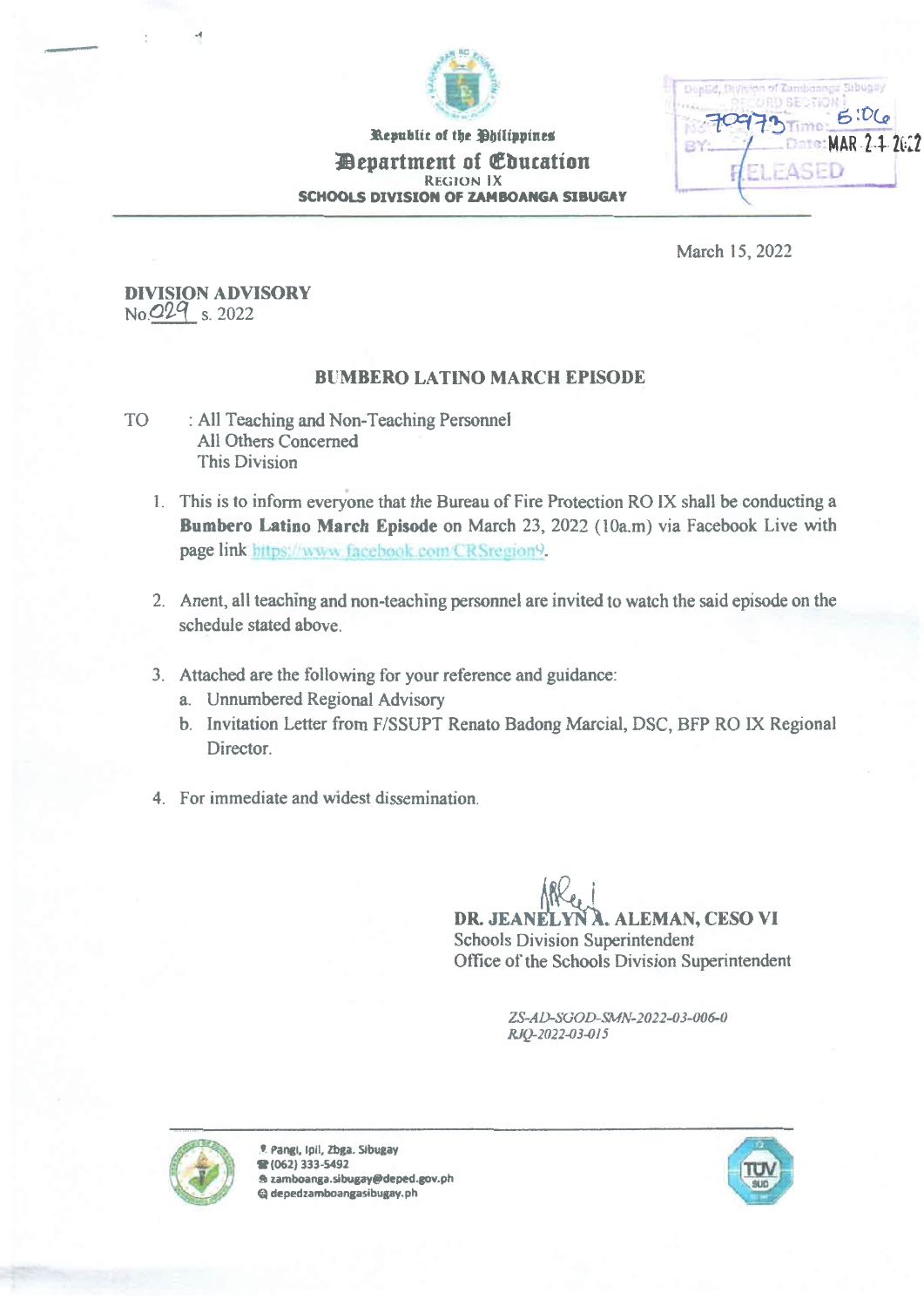

Republic of the Philippines *<u>Department</u>* of *Education* REGIONAL OFFICE IX, ZAMBOANGA PENINSULA



Office of the Regional Director

4

## ADVISORY

Letter invitation of the Bureau of Fire Protection RO IX to DepED RO IX to participate during the Fire Prevention Month Activity addressed to Dr. Ruth L. Fuentes dated March 3, 2022

- TO: ALL SCHOOLS DIVISION SUPERINTENDENTS ALL REGIONAL CHIEFS OF FUNCTIONAL DIVISIONS This region
	- I. This is relative to the invitation of the Bureau of Fire Protection to all DepED personnel to participate or watch the **Bumbero Latino March** Episode on March 23,2022 (10:00a.m.) via Facebook Live with page link https//www.facebook.com/CRSregion9, letter attached.
	- 2. For further inquiries, please contact: FOI William Julius A. Barron at (0935) 111 4959.
	- 3. For your information, guidance, and appropriate action.

DR. RUTH L. FUENTES, CESO IV <sup>2</sup>/Regional Director

ORD-PAU-RM-2022-



Address: President Corazon C. Aquino Regional Government Center, Balintawak, Pagadian City 7016 ViNtbelte: Email: egion9@depad.grav.ph